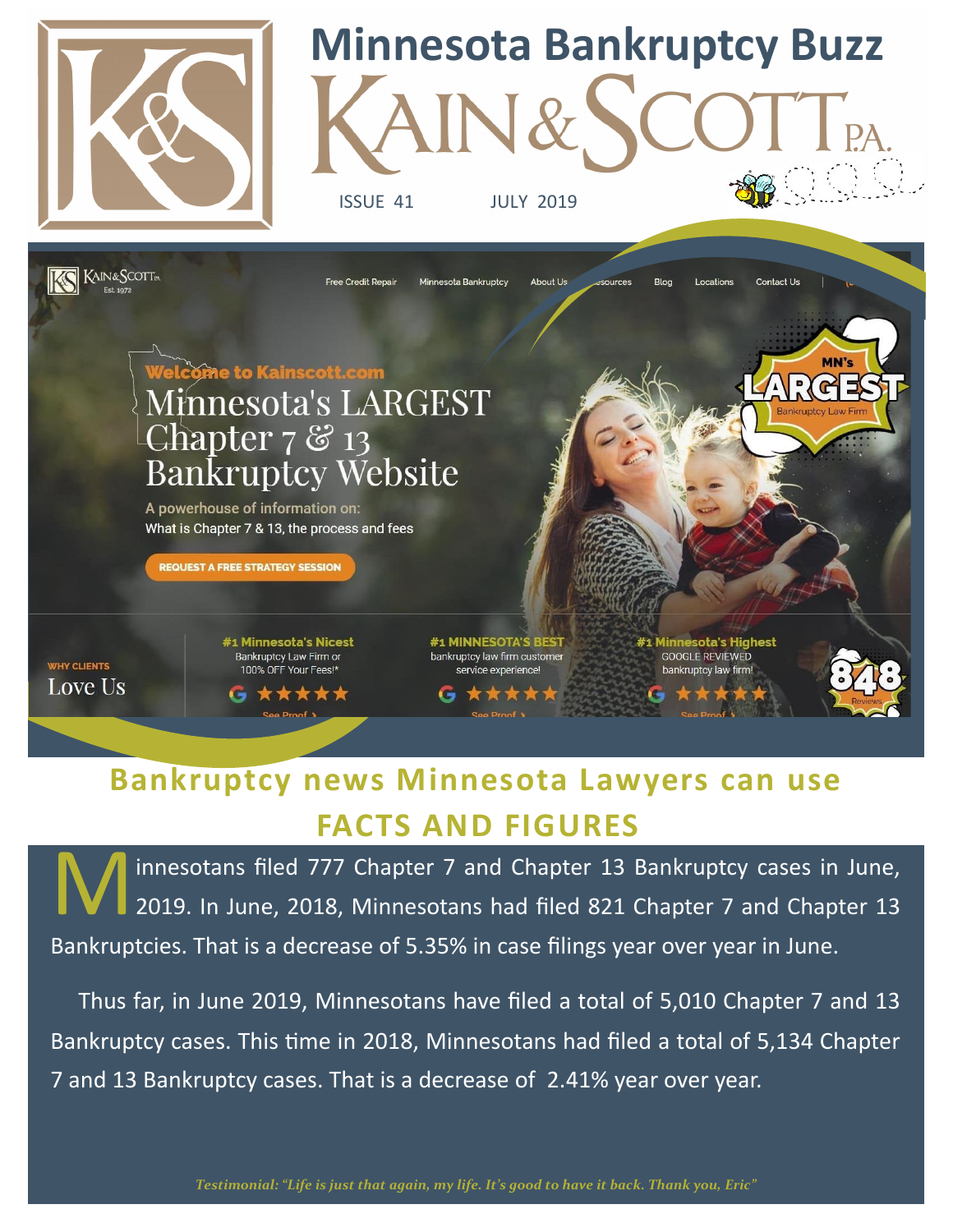## 

#### **More bankruptcy news you can use**

looking for Chapter 7 and 13 Bankruptcy information who in Minnesota, always refer them to Minnesota's LARGEST Chapter 7 and 13 Bankruptcy website at www.kainscott.com.

When your clients are I am always amazed at the number of people spend enormous time on our website gathering research to make an informed decision for their family about bankruptcy.

Our bankruptcy information is easy to understand and can be used by those who are just looking to get started and for those who want to dive deep!

We have Chapter 7 and 13 Bankruptcy information from A-Z which is the most comprehensive overview of bankruptcy in Minnesota and the process than any other MN law firm.

Just today I met with a couple who was suffering from overwhelming debt. Like most people, they waited until they could no longer mentally and physically take it. They went to our website and educated themselves about bankruptcy and how it works. Then, when they were ready, they set up a FREE strategy session to solve their debt

problems for good! They left feeling hope for the first time in a long time. And that is what it is all about.

If your clients need help, or if you need to do some bankruptcy research, visit us anytime at www.kainscott.com. You will be glad you did!

#### **Words to live by...**

**"You can never plan the future by the past."**

#### **Edmund Burke**